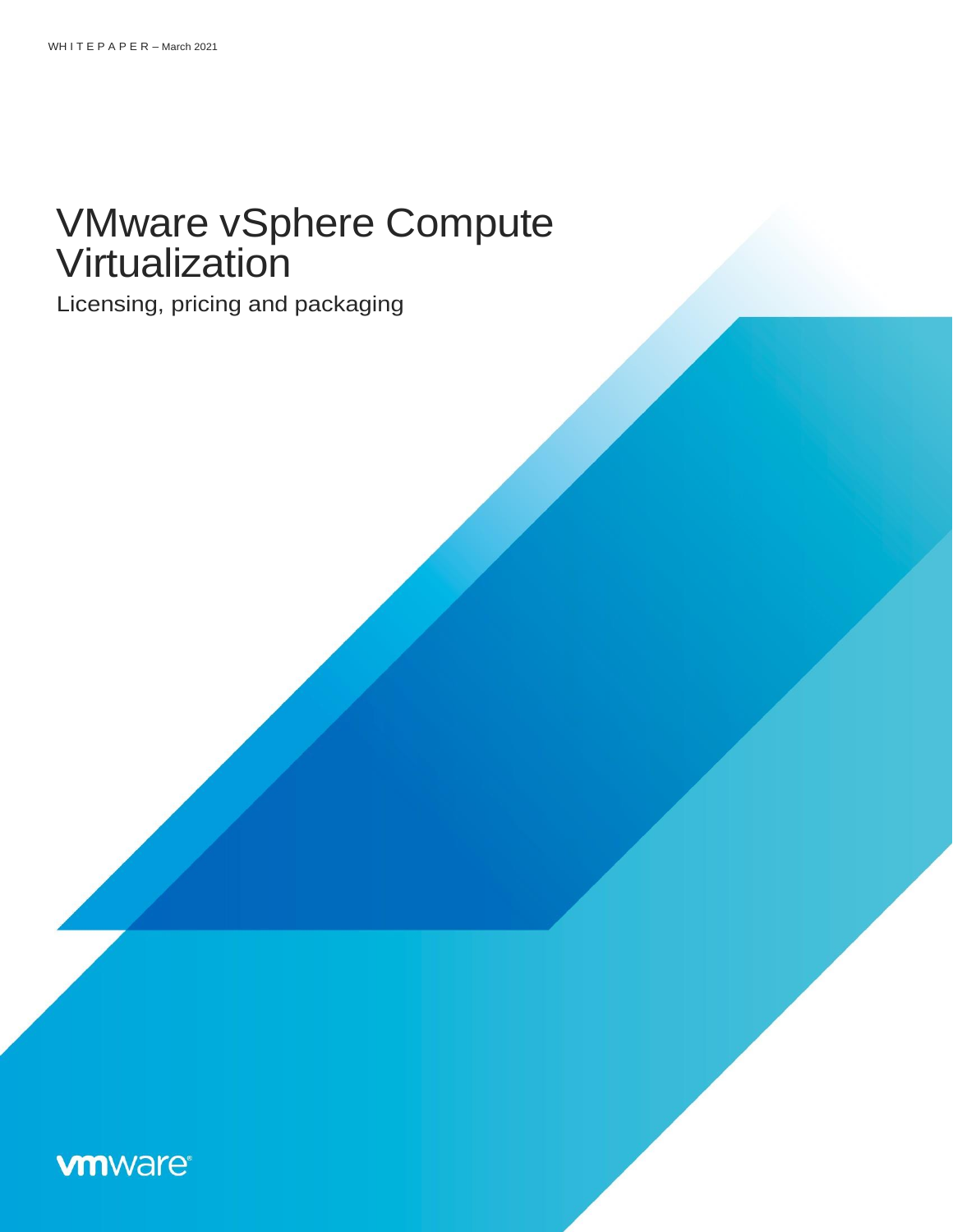### Table of contents

| Executive summary                                                     | 3              |
|-----------------------------------------------------------------------|----------------|
| VMware vSphere overview                                               | 3              |
| Licensing overview                                                    | 3              |
|                                                                       |                |
|                                                                       |                |
|                                                                       |                |
| Example: Licensing new hosts with VMware vSphere Enterprise Plus 7  4 |                |
| Packaging overview                                                    | $\overline{4}$ |
|                                                                       |                |
|                                                                       |                |
|                                                                       |                |
|                                                                       |                |
|                                                                       |                |
|                                                                       |                |
|                                                                       |                |
|                                                                       |                |
|                                                                       |                |
|                                                                       |                |
| Version upgrade entitlements for existing customers                   | 15             |
| Paid edition upgrades                                                 | 15             |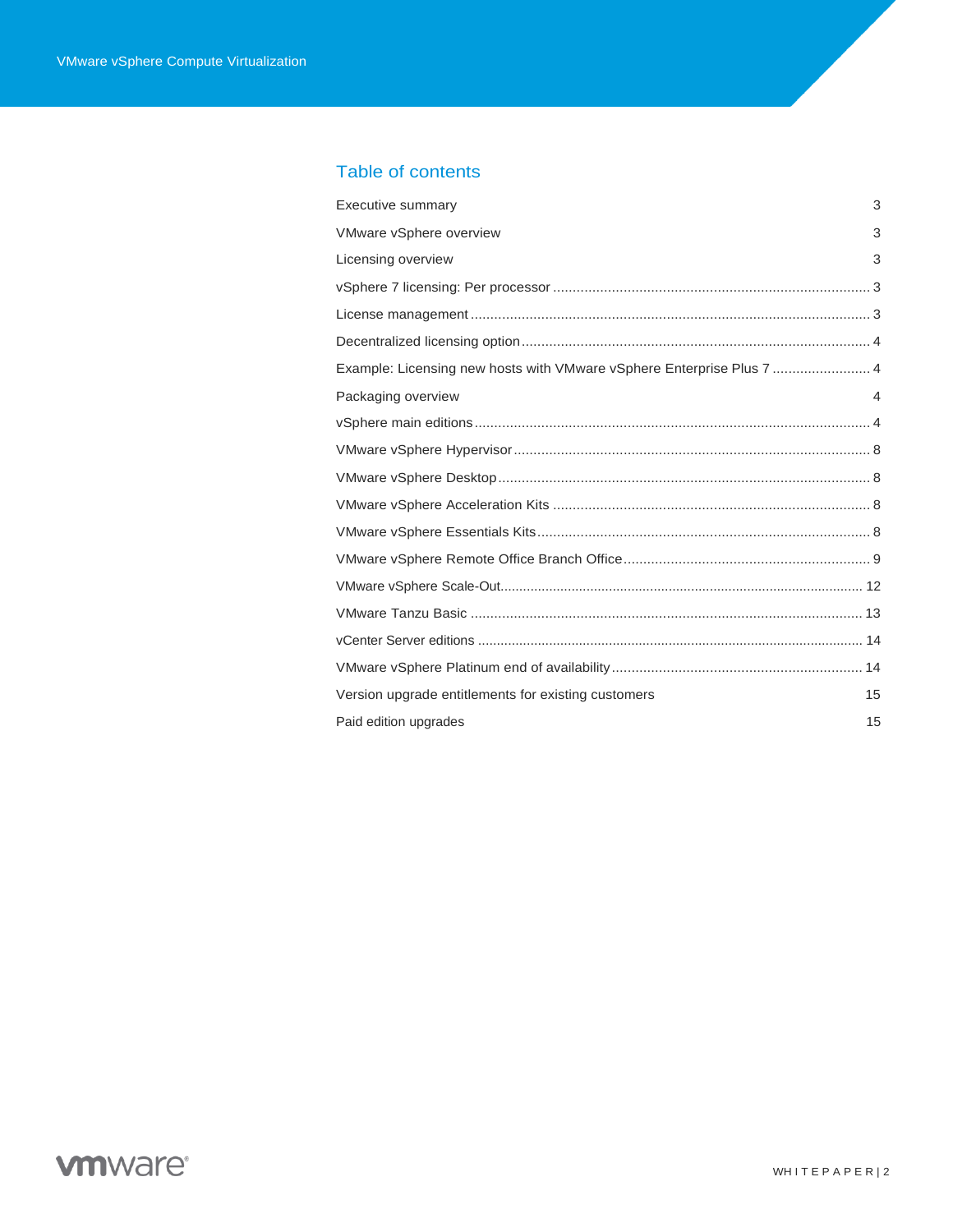### <span id="page-2-0"></span>Executive summary

This guide provides an overview of the licensing, pricing and packaging for VMware vSphere<sup>™</sup>. The key topics discussed in this quide include:

- VMware vSphere overview
- Licensing overview Licensing metric and management
- Packaging overview Packaging options for editions (including VMware vCenter Server®), kits, vSphere Bitfusion and Tanzu Basic
- Version upgrade entitlements for existing customers
- Paid edition upgrades from vSphere 7
- vSphere Platinum end of availability

#### VMware vSphere overview

<span id="page-2-1"></span>VMware vSphere is the leading server virtualization platform with the best foundation for your applications, your cloud and your business.

vSphere helps you get the best performance, availability and efficiency from your infrastructure and applications. It is the essential building block for modern cloud infrastructure.

#### <span id="page-2-2"></span>Licensing overview

<span id="page-2-3"></span>vSphere 7 licensing: Per processor

vSphere 7 islicensedona per-processorbasis apply to select editions: vSphere Standard, vSphere Enterprise Plus, vSphere Acceleration Kits, vSphere Essential Kits, and vSphere Scale Out. Eachphysical processor (CPU) in a server needs to have at least one processorlicense key assigned to be able to run vSphere.

Each per-processorlicense will cover CPUs with up to 32 physical cores. If the CPU has more than 32 cores, additional CPU licenses are required. For more information, please refer to the VMware Product Guide or visit *Update to VMware's per-CPU Pricing Model (https:/[/www.vmware.com/company/news/updates/cpu-pricing-model-update-feb-](http://www.vmware.com/company/news/updates/cpu-pricing-model-update-feb-)2020.html)*

#### No limit on the number of virtual machines

There are no restrictions on the number of virtual machines (VMs) that can run on each properly licensed vSphere 7 processor.

#### vSphere for virtual desktop deployments

VMware vSphere Desktop is specifically designed for licensing vSphere when used to run virtual desktops. It can only be used as a virtualization platform for virtual desktop infrastructure (VDI) deployments with either VMware Horizon® View™ or third-party connection brokers. For more details, see the Packaging overview section.

#### License management

<span id="page-2-4"></span>vSphere 7 licenses are simple license keys (25-character alphanumeric strings) that contain encrypted information about the vSphere edition or kit purchased and the processor quantity. These license keys do not contain any server-specific information and are not tied to a specific piece of hardware. This means the same license key can be assigned to multiple vSphere hosts as long as the number of licenses required for physical processor units on those hosts does not exceed the encoded license quantity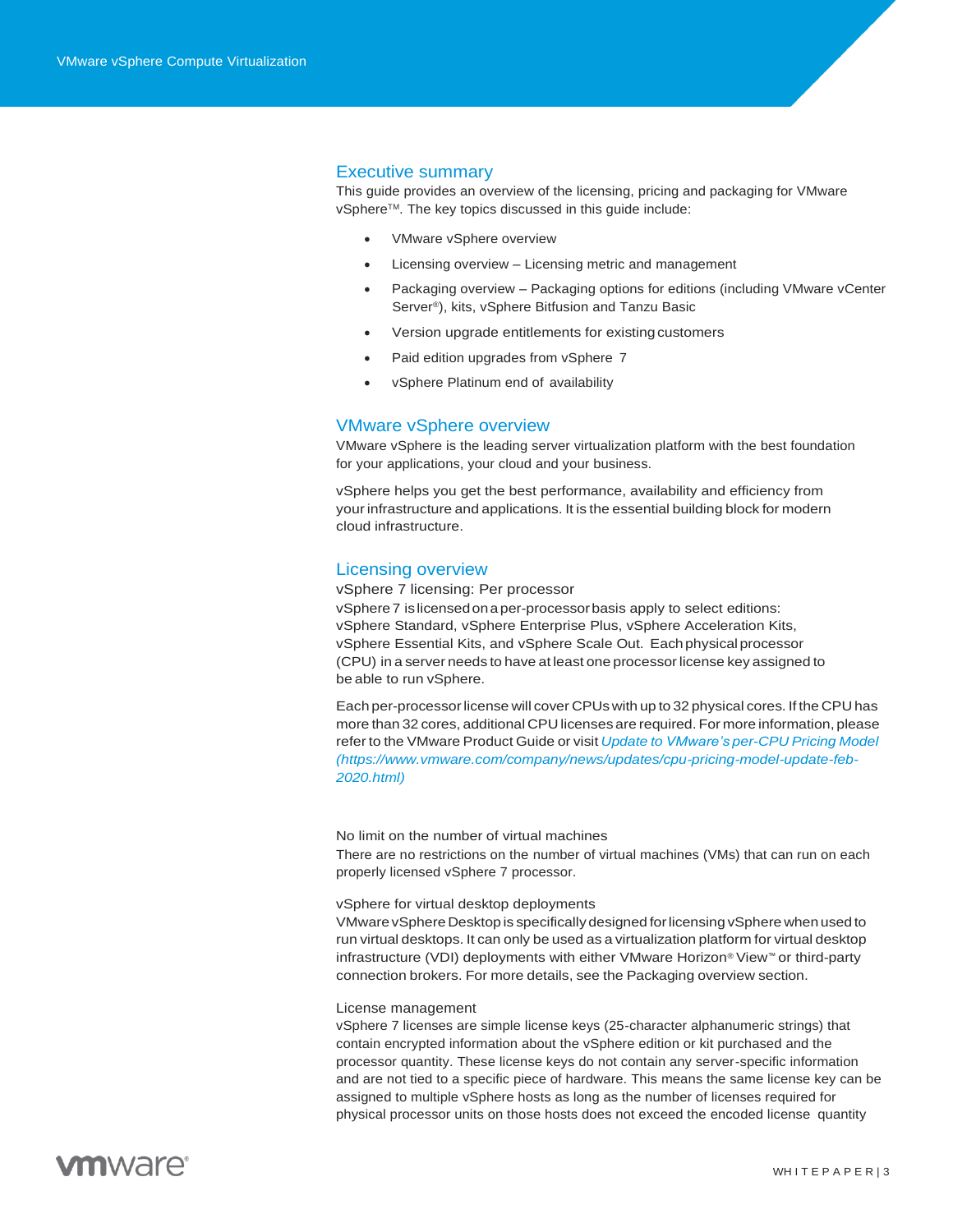in the license key. To calculate the number of licenses required, consider each perprocessor license includes licensing for up to 32 physical cores in each CPU.

Centralized licensing with no single point of failure

vCenter Server is the recommended interface for license assignment to vSphere hosts. When a license key is assigned by vCenter Server, it is copied to the host and saved in a persistent format. If the host becomes disconnected from vCenter Server, the license key remains active on the host indefinitely, even after a host reboot. Only a deliberate licensing operation by the user can remove or replace a host license key.

<span id="page-3-0"></span>Decentralized licensing option

VMware recommends that customers assign all vSphere licenses centrally through vCenter Server however, vSphere customers have the option to assign their license keys directly to individual hosts. There is no difference between directly and centrally assigned license keys. When a vSphere host is added to the vCenter Server inventory, any license key already on the host will become available for management, reporting and assignment in vCenter Server, just like any license key added directly via vCenter Server. For more information on licensing, visit the *VMware Licensing Help Center. (https:/[/www.vmware.com/support/support-resources/licensing.html\)](http://www.vmware.com/support/support-resources/licensing.html))*

<span id="page-3-1"></span>Example: Licensing new hosts with VMware vSphere Enterprise Plus 7

- 1. A user has two 2-CPU (each with up to 32 cores) hosts with 128GB of physical RAM each that they wish to license with VMware vSphere Enterprise Plus Edition™. Each physical CPU requires at least one license, so four vSphere Enterprise Plus 7 licenses are required. No additional licenses will be needed regardless of the number of VMs or the amount of virtual memory (vRAM).
- 2. A user has two 2-CPU (each with more than 32 cores and up to 64 cores) hosts with 128GB of physical RAM each that they wish to license with vSphere Enterprise Plus. Each physical CPU requires two licenses because each CPU license covers up to 32 cores in a CPU, so eight vSphere Enterprise Plus 7 licenses are required. No additional licenses will be needed regardless of the number of VMs or the amount of vRAM.

#### <span id="page-3-2"></span>Packaging overview

VMware offers several packaging options designed to meet customers' specific requirements for scalability, size of environment and use cases.

#### <span id="page-3-3"></span>vSphere main editions

Customers can choose from two editions: VMware vSphere Standard Edition™ and vSphere Enterprise Plus (see Table 1). A support and subscription (SnS) contract is required for every edition purchased.

vSphere Standard provides an entry-level solution for basic server consolidation to slash hardware costs while accelerating application deployment.

vSphere Enterprise Plus offers the full range of vSphere features for transforming data centers into dramatically simplified cloud infrastructures, and for running modern applications with the next generation of flexible, reliable IT services.

For information on local currency prices for vSphere editions, visit the *vSphere product page (https:[//www.vmware.com/products/vsphere.html#pricing\)](http://www.vmware.com/products/vsphere.html#pricing))*.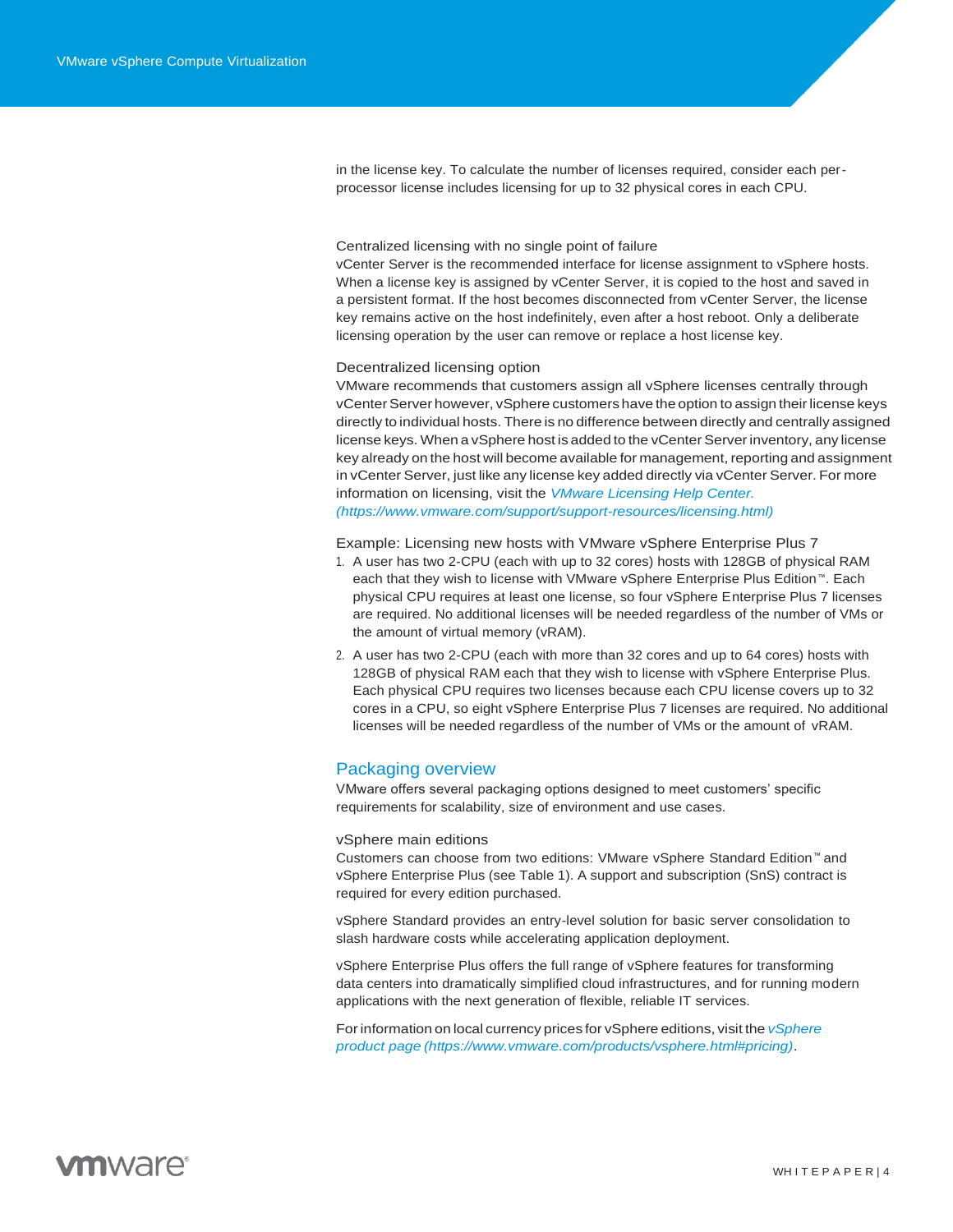| <b>FEATURES</b>                                                                                                                                                                                                | <b>vSPHERE</b><br><b>STANDARD</b>       | <b>vSPHERE</b><br><b>ENTERPRISE</b><br><b>PLUS</b> |
|----------------------------------------------------------------------------------------------------------------------------------------------------------------------------------------------------------------|-----------------------------------------|----------------------------------------------------|
| vSphere Hypervisor - Provides a robust, production-proven, high-performance virtualization layer                                                                                                               | $\bullet$                               | $\bullet$                                          |
| vSphere vMotion® - Allows live migration of VMs from one ESXi host server to another with no<br>disruption to users or loss of service.                                                                        |                                         |                                                    |
| vSphere Storage vMotion - Allows movement of VM files from one data storage location to another with no<br>disruption to users or loss of service, for example from a local data store to a shared data store. | $\bullet$                               | ٠                                                  |
| Cross-vSwitch vMotion – Allows live migration of VMs from one ESXi host server to another, where<br>the hosts exist across different virtual switches.                                                         |                                         | $\bullet$                                          |
| Cross-vSwitch vMotion - Allows cold migration of VMs from one ESXi host server to another, where<br>the hosts exist across different virtual switches.                                                         | $\bullet$                               | $\bullet$                                          |
| VMware vCenter® Hybrid Linked Mode - Enables unified visibility and management across on- premises<br>vCenter and vCenter on a cloud enabled with vSphere, such as VMware Cloud™ on AWS                        | vCenter Server<br>Standard <sup>™</sup> | vCenter<br>Server<br>Standard                      |
| vSphere Virtual Symmetric Multiprocessing (SMP) - Enables VMs to have multiple virtual CPUs                                                                                                                    |                                         |                                                    |
| vSphere High Availability (HA) - Automatically restarts your VMs following physical machine failure                                                                                                            | $\bullet$                               | $\bullet$                                          |
| vSphere Fault Tolerance - Provides continuous availability of any application in the event of a<br>hardware failure with no data loss or downtime; for workloads up to 8-vCPU                                  | 2-vCPU                                  | 8-vCPU                                             |
| VMware vShield Endpoint <sup>™</sup> - Secures VMs with offloaded anti-virus and anti-malware solutions,<br>without the need for agents inside the VM                                                          |                                         |                                                    |
| vSphere Replication™ - Enables efficient, array-agnostic replication of VM data over the LAN or<br>WAN, and simplifies management by enabling replication at the VM level                                      | $\bullet$                               |                                                    |
| Support for 4K native storage - Enhances platform scalability by leveraging high-capacity drives;<br>reduces CapEx                                                                                             |                                         |                                                    |
| vSphere Quick Boot <sup>™</sup> – Skips hardware initialization steps and dramatically reduces time required for<br>patching and upgrades                                                                      | $\bullet$                               | $\bullet$                                          |
| vCenter High Availability - Provides native vCenter Server availability                                                                                                                                        | vCenter Server<br>Standard <sup>™</sup> | vCenter Server<br>Standard <sup>™</sup>            |
| vCenter Backup and Restore - Provides native vCenter Server backup and restore                                                                                                                                 | vCenter Server<br>Standard <sup>™</sup> | vCenter Server<br>Standard <sup>™</sup>            |
| vCenter Server Appliance™ Migration - Provides single-step migration and upgrade of existing<br>Windows vCenter deployments to vCenter Server Appliance                                                        | vCenter Server<br>Standard™             | vCenter Server<br>Standard™                        |
| TPM 2.0 support and virtual TPM - Supports TPM 2.0 hardware modules and adds a virtual TPM device to<br>shield a guest OS from operator or in-guest attacks                                                    |                                         |                                                    |
| FIPS 140-2 compliance and TLS 1.2 support - Provides default enhanced security compliance                                                                                                                      |                                         |                                                    |
| VM encryption – Provides data-at-rest encryption for VM data and disks                                                                                                                                         |                                         | $\bullet$                                          |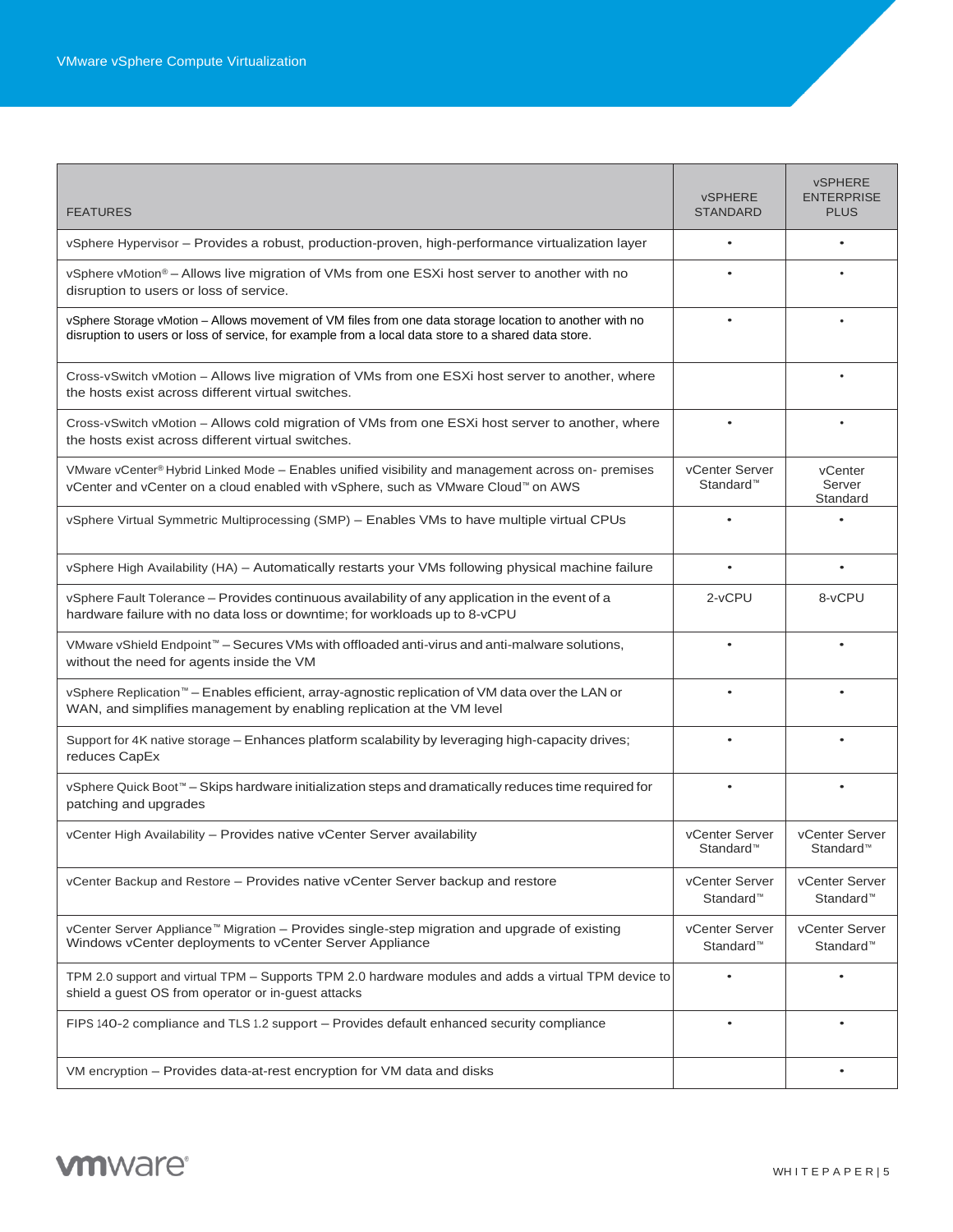| <b>FEATURES</b>                                                                                                                                                                                                                                                                                      | <b>vSPHERE</b><br><b>STANDARD</b> | <b>vSPHERE</b><br><b>ENTERPRISE</b><br><b>PLUS</b> |
|------------------------------------------------------------------------------------------------------------------------------------------------------------------------------------------------------------------------------------------------------------------------------------------------------|-----------------------------------|----------------------------------------------------|
| Support for Microsoft virtualization-based security (VBS) - Supports Windows 10 and Windows 2016<br>security features, such as Credential Guard, on vSphere                                                                                                                                          |                                   |                                                    |
| Per-VM Enhanced vMotion Compatibility - Allows seamless migration across different CPUs across the<br>hybrid cloud by persisting the Enhanced vMotion Compatibility mode per VM during migrations across<br>clusters and during powercycles                                                          |                                   |                                                    |
| VMware Instant Clone - Reduces provisioning times, especially beneficial for VDI applications                                                                                                                                                                                                        |                                   |                                                    |
| Identity federation with Active Directory Federation Services (ADFS) - Provides secure access and<br>account management                                                                                                                                                                              |                                   |                                                    |
| vSphere Trust Authority <sup>™</sup> – Provides remote attestation for sensitive workloads                                                                                                                                                                                                           |                                   |                                                    |
| Content Library - Provides simple and effective centralized management for VM templates, virtual<br>appliances, ISO images and scripts                                                                                                                                                               |                                   |                                                    |
| APIs for storage awareness                                                                                                                                                                                                                                                                           |                                   |                                                    |
| Storage APIs for array integration and multipathing - Improves performance, reliability and<br>scalability by leveraging efficient array-based operations and third-party storage vendor multipath<br>software capabilities                                                                          |                                   |                                                    |
| vSphere Virtual Volumes™ - Virtualizes external storage (SAN and NAS) and provides VM-aware,<br>policy-based storage management through vCenter                                                                                                                                                      |                                   |                                                    |
| Storage policy-based management - Allows common management across storage tiers and dynamic<br>storage class-of-service automation via a policy-driven control plane                                                                                                                                 |                                   |                                                    |
| Next-generation infrastructure image management - Manages infrastructure images to patch, update<br>or upgrade VMware ESXi <sup>™</sup> clusters using a desired state model                                                                                                                         |                                   |                                                    |
| vSphere Distributed Switch <sup>™</sup> - Centralizes provisioning, administration and monitoring by using<br>cluster-level network aggregation                                                                                                                                                      |                                   |                                                    |
| Host Profiles and vSphere Auto Deploy <sup>™</sup> – Captures host-level configuration settings and saves them<br>as a template to configure other vSphere hosts; monitors hosts for configuration changes and<br>automatically alerts vSphere administrators if a host falls out of compliance      |                                   |                                                    |
| vSphere Distributed Resource Scheduler <sup>™</sup> (DRS) and vSphere Distributed Power Management <sup>™</sup><br>(DPM) - Enables usage with business priorities by automatically load balancing across hosts;<br>optimizes power consumption by turning off hosts during periods of reduced demand |                                   |                                                    |
| vSphere Storage DRS <sup>™</sup> - Enables automated load balancing to look at storage characteristics to<br>determine the best place for a given VM's data when it is created and used over time                                                                                                    |                                   |                                                    |
| vSphere Network I/O Control and vSphere Storage I/O Control - Prioritizes storage and network<br>access by continuously monitoring I/O load of a storage volume and over the network, and<br>dynamically allocating available I/O resources to VMs according to business needs                       |                                   |                                                    |
| Single root I/O virtualization (SR-IOV) support - Allows one PCI Express (PCIe) adapter to be<br>presented as multiple separate logical devices to VMs; allows users to offload I/O processing and<br>reduce network latency                                                                         |                                   |                                                    |
| vSphere Persistent Memory™ - Leverages persistent memory to provide DRAM-like performance with<br>flash-like prices                                                                                                                                                                                  |                                   |                                                    |
| NVIDIA GRID vGPU - Enables native 2D and 3D graphics performance for VMs; supports multiple<br>vGPUs per VM                                                                                                                                                                                          |                                   |                                                    |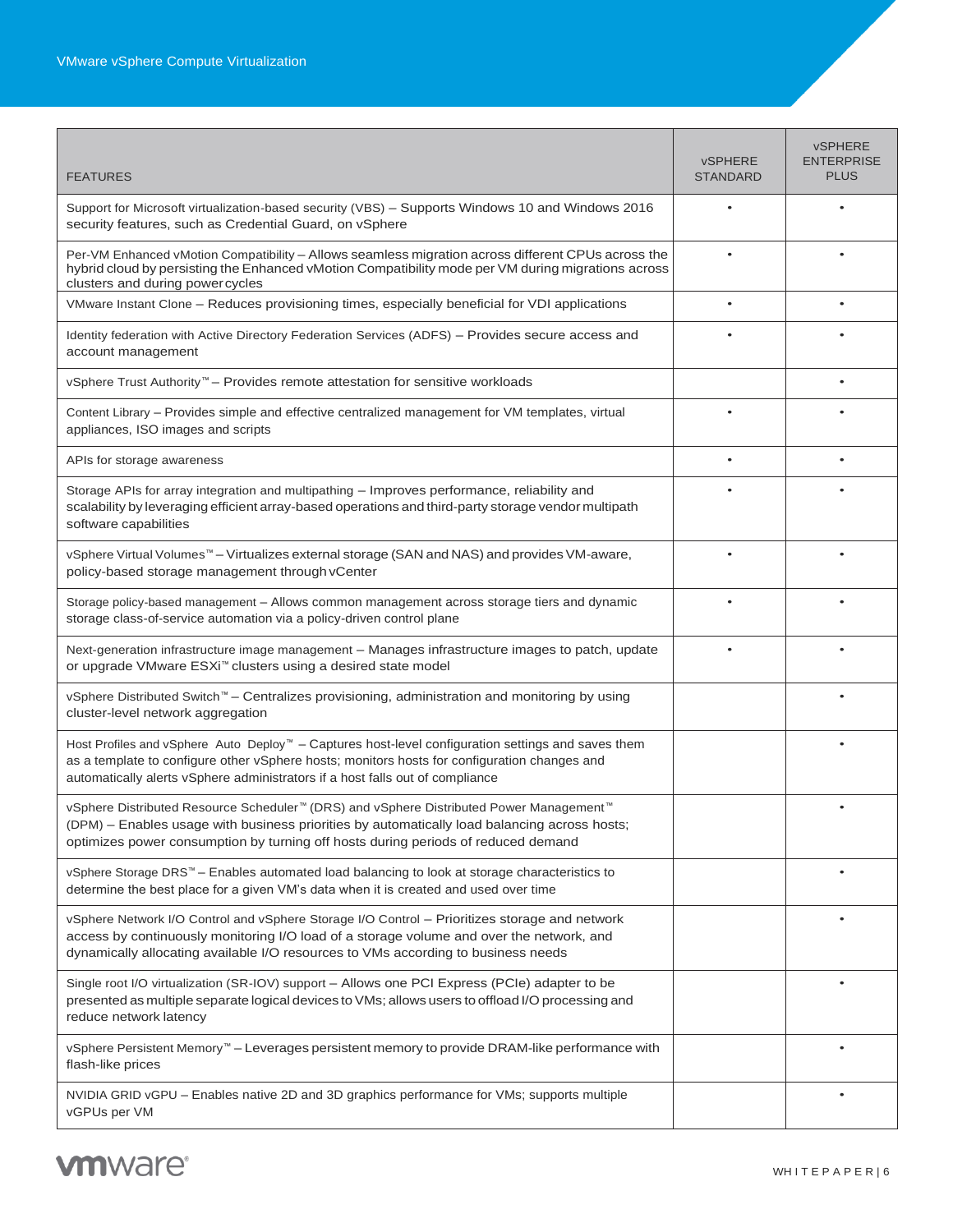| <b>FEATURES</b>                                                                                                                                                                                                                                                                                                   | <b>vSPHERE</b><br><b>STANDARD</b> | <b>VSPHFRF</b><br><b>ENTERPRISE</b><br><b>PLUS</b> |
|-------------------------------------------------------------------------------------------------------------------------------------------------------------------------------------------------------------------------------------------------------------------------------------------------------------------|-----------------------------------|----------------------------------------------------|
| Predictive DRS – Feature that combines the analytics of vRealize Operations Manager with the<br>logic of vSphere. This collaboration between products allows DRS to execute predictive moves<br>based on the predictive data sent by vRealize Operation                                                           |                                   |                                                    |
| Accelerated graphics for VMs                                                                                                                                                                                                                                                                                      |                                   |                                                    |
| Dynamic vSphere DirectPath I/O™ – Supports vGPU and vSphere DirectPath I/O initial VM placement                                                                                                                                                                                                                   |                                   |                                                    |
| vCenter Server Profile – Provides desired-state configuration management capabilities for vCenter<br>Server; helps users to define/validate/apply configuration for multiple vCenters                                                                                                                             |                                   | vCenter Server<br>Standard                         |
| vCenter Server update planner - Manages the compatibility and interoperability for vCenter Server<br>for upgrade scenarios; allows users to generate an interoperability and pre-checks report, which<br>helps plan for upgrades                                                                                  |                                   |                                                    |
| vSphere Native Key Provider - A mechanism fully within vSphere to enable data-at-rest protections like<br>vSAN Encryption, VM Encryption, and vTPM out of the box, making it a lot easier for customers to take<br>advantage of these security features and improve overall security posture for VM environments. |                                   |                                                    |

TABLE 1. vSphere 7 main editions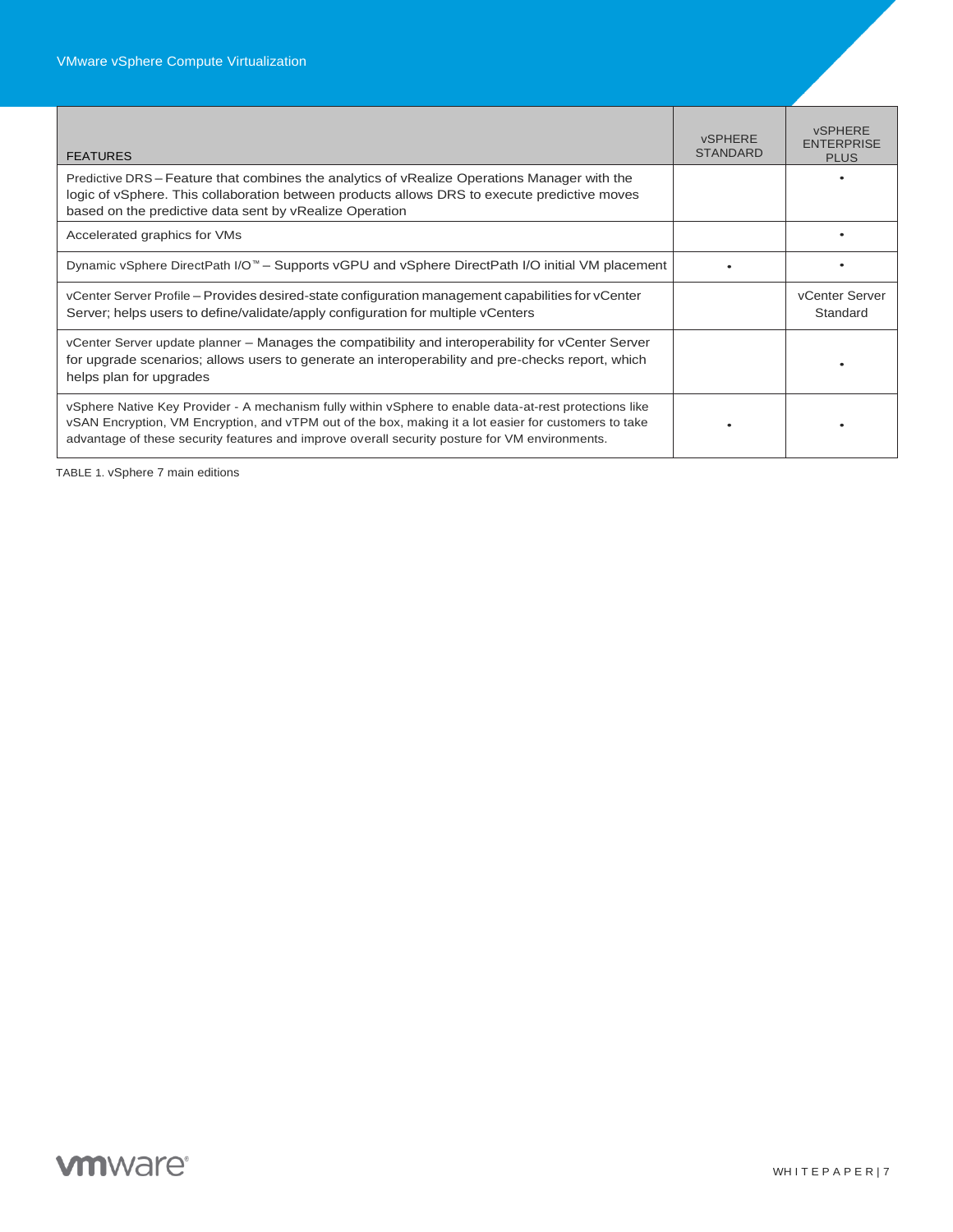#### VMware vSphere Hypervisor

<span id="page-7-0"></span>vSphere Hypervisor is a free product that provides a simple way to get started with virtualization at no cost. It provides only basic virtualization capabilities, allowing customers to virtualize servers and run applications in VMs in a matter of minutes. vSphere Hypervisor cannot connect to vCenter Server and therefore cannot be centrally managed. Users can remotely manage individual vSphere Hypervisor hosts using the VMware vSphere Client. There are no restrictions on the number of physical CPUs per host and on the amount of RAM per server/host. The maximum vCPUs per VM is eight.

#### VMware vSphere Desktop

<span id="page-7-1"></span>vSphere Desktop is designed for licensing vSphere in VDI deployments. vSphere Desktop provides all the functionalities of vSphere Enterprise Plus. It can only be used for VDI deployments and can be leveraged with both Horizon View and third-party VDI connection brokers.

vSphere Desktop is licensed based on the total number of powered-on desktop VMs and can be purchased either standalone in a pack of 100 desktop VMs or included with the Horizon View bundle. For detailed information on pricing, visit *[www.vmware.com/products/horizon.html](http://www.vmware.com/products/horizon.html)*

#### VMware vSphere Acceleration Kits

<span id="page-7-2"></span>vSphere Acceleration Kits are all-in-one convenience bundles that provide a simple way for customers to purchase all the necessary components to set up a new VMware environment. Each kit consists of six processor licenses for vSphere and a license for one instance of vCenter Server Standard or eight processor licenses for vSphere and a license for one instance of vCenter Server Foundation.

Customers can choose from two editions: vSphere Standard Acceleration Kit and vSphere Enterprise Plus Acceleration Kit. An SnS contract is required for every edition purchased.

vSphere Acceleration Kits decompose into theirindividual kit components after purchase. This allows customers to upgrade and renew SnS for each individual component on its own schedule. Visit the *VMware Store (https://store.vmware.com)* or contact your local reseller for more specific information on the latest available offerings.

#### VMware vSphere Essentials Kits

<span id="page-7-3"></span>vSphere Essentials Kits are all-in-one solutions for small environments (up to three hosts with up to two CPUs each) available in two editions: vSphere Essentials Kit and vSphere

Essentials Plus Kit (see Table 2). Each kit consists of six processor licenses for vSphere and a license for one instance of vCenter Server for Essentials™. Scalability limits for the kits are product-enforced and cannot be extended other than by upgrading the whole kit to an Acceleration Kit (see the Paid edition upgrades section). vSphere Essentials Kits and vSphere Essentials Plus Kits are self-contained solutions and may not be decoupled or combined with other vSphere editions.

vSphere Essentials Kit is an all-in-one solution ideal for small offices. It enables consolidation and management of applications to reduce hardware and operating costs, all with a low upfront investment. This kit must be purchased along with a one-year subscription to software patches and updates. Support is optional and available on a perincident basis.

vSphere Essentials Plus Kit adds features such as vSphere vMotion, vSphere HA and vSphere Data Protection™ to vSphere Essentials to enable always-on IT for the small environment. This kit is ideal for small businesses that, in addition to hardware and operational cost savings, are looking for maximization of application availability and business continuity with a low upfront investment. SnS for vSphere Essentials Plus is sold separately. A minimum of one year of SnS is required.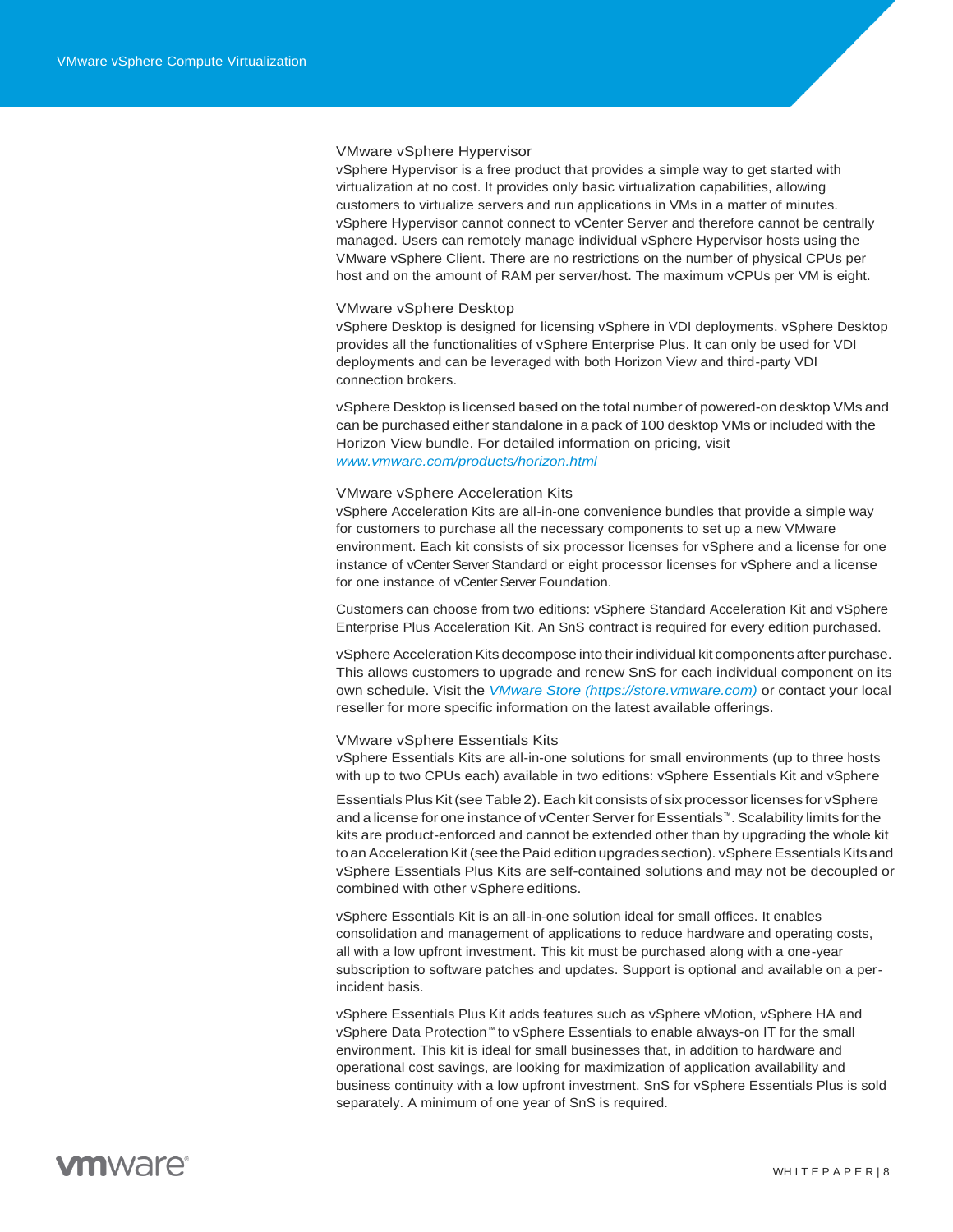| <b>FEATURES</b>                                                                                                                                                                                                                                                                                                   | <b>vSPHERE</b><br><b>ESSENTIALS</b> | <b>vSPHERE</b><br><b>ESSENTIALS</b><br><b>PLUS</b>         |
|-------------------------------------------------------------------------------------------------------------------------------------------------------------------------------------------------------------------------------------------------------------------------------------------------------------------|-------------------------------------|------------------------------------------------------------|
| vSphere Hypervisor - Provides a robust, production-proven, high-performance virtualization layer                                                                                                                                                                                                                  |                                     |                                                            |
| vCenter High Availability - Provides native vCenter Server availability                                                                                                                                                                                                                                           |                                     |                                                            |
| vCenter Backup and Restore - Provides native vCenter Server backup and restore                                                                                                                                                                                                                                    | <b>Essentials</b>                   | vCenter Server for vCenter Server for<br><b>Essentials</b> |
| vCenter Server Appliance Migration - Provides single-step migration and upgrade of existing<br>Windows vCenter deployments to vCenter Server Appliance                                                                                                                                                            | Essentials                          | vCenter Server for vCenter Server for<br><b>Essentials</b> |
| vShield Endpoint - Secures VMs with offloaded anti-virus and anti-malware solutions, without the<br>need for agents inside the VM                                                                                                                                                                                 |                                     |                                                            |
| vSphere Replication - Enables efficient, array-agnostic replication of VM data over the LAN or WAN,<br>and simplifies management by enabling replication at the VM level                                                                                                                                          |                                     |                                                            |
| vSphere Quick Boot - Skips hardware initialization steps and dramatically reduces the time required<br>for patching and upgrades                                                                                                                                                                                  |                                     |                                                            |
| vSphere vMotion – Allows live migration of VMs from one ESXi host server to another with no<br>disruption to users or loss of service                                                                                                                                                                             |                                     |                                                            |
| Cross-vSwitch vMotion - Allows cold migration of VMs from one ESXi host server to another, where the<br>hosts exist across different virtual switches.                                                                                                                                                            |                                     |                                                            |
| vSphere HA - Automatically restarts your VMs following physical machine failure                                                                                                                                                                                                                                   |                                     |                                                            |
| FIPS 140-2 compliance and TLS 1.2 support - Provides default enhanced security compliance                                                                                                                                                                                                                         |                                     |                                                            |
| Support for Microsoft VBS - Supports Windows 10 and Windows 2016 security features, such as<br>Credential Guard, on vSphere                                                                                                                                                                                       |                                     |                                                            |
| Next-generation infrastructure image management - Manages infrastructure images to patch, update<br>or upgrade ESXi clusters using a desired state model                                                                                                                                                          |                                     |                                                            |
| vSphere Native Key Provider - A mechanism fully within vSphere to enable data-at-rest protections like<br>vSAN Encryption, VM Encryption, and vTPM out of the box, making it a lot easier for customers to take<br>advantage of these security features and improve overall security posture for VM environments. |                                     |                                                            |
| TPM 2.0 support and virtual TPM - Supports TPM 2.0 hardware modules and adds a virtual TPM device<br>to shield a quest OS from operator or in-quest attacks                                                                                                                                                       |                                     |                                                            |

<span id="page-8-0"></span>TABLE 2. vSphere 7 Essentials Kit and Essentials Plus Kit editions

### VMware vSphere Remote Office Branch Office

VMware vSphere Remote Office Branch Office™ is designed specifically for an IT infrastructure located in remote, distributed sites and delivers improved service levels, standardization, availability and compliance. These editions include 25 VM licenses of vSphere Remote Office Branch Office.

The flexible per-VM pricing model also allows customers to deploy only the number of workloads they require in each remote site. Customers can deploy a maximum of 25 VMs per vSphere Remote Office Branch Office site. Server hosts can be managed by vCenter Server Foundation<sup>™</sup> or vCenter Server Standard, purchased separately.

vSphere Remote Office Branch Office Standard – Remote site server virtualization platform with business continuity and backup features.

vSphere Remote Office Branch Office Advanced – Remote site server virtualization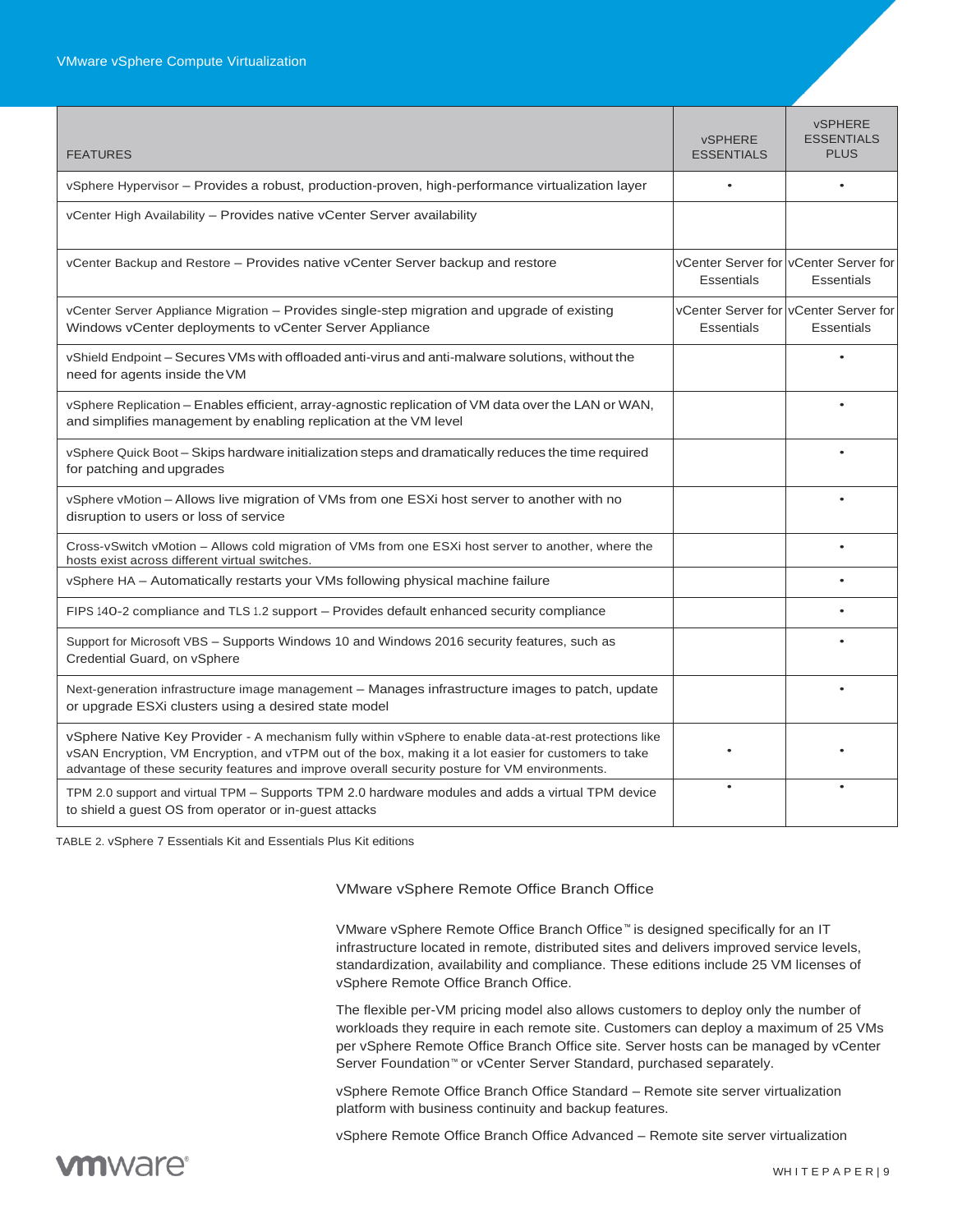offering business continuity and backup with advanced features, such as standardization of host configurations.

vSphere Remote Office Branch Office Enterprise – Remote site server virtualization offering business continuity and backup, standardization of host configurations and data security through encryption.

See Table 3 for details on which features are included in each vSphere Remote Office Branch Office edition.

| <b>FEATURES</b>                                                                                                                                                                                                   | <b>vSPHERE</b><br><b>REMOTE OFFICE</b><br><b>BRANCH OFFICE</b><br><b>STANDARD</b> | <b>vSPHERE</b><br><b>REMOTE OFFICE</b><br><b>BRANCH OFFICE</b><br><b>ADVANCED</b> | <b>vSPHERE</b><br><b>REMOTE OFFICE</b><br><b>BRANCH OFFICE</b><br><b>ENTERPRISE</b> |
|-------------------------------------------------------------------------------------------------------------------------------------------------------------------------------------------------------------------|-----------------------------------------------------------------------------------|-----------------------------------------------------------------------------------|-------------------------------------------------------------------------------------|
| vSphere Hypervisor - Provides a robust, production-proven, high-<br>performance virtualization layer                                                                                                              |                                                                                   | ٠                                                                                 | ٠                                                                                   |
| vSphere vMotion - Allows live migration of VMs from one ESXi host server<br>to another with no disruption to users or loss of service                                                                             |                                                                                   |                                                                                   |                                                                                     |
| vSphere Virtual SMP - Enables VMs to have multiple virtual CPUs                                                                                                                                                   | $\bullet$                                                                         |                                                                                   |                                                                                     |
| vSphere HA – Automatically restarts your VMs following physical<br>machine failure                                                                                                                                |                                                                                   |                                                                                   |                                                                                     |
| vSphere Storage vMotion - Allows movement of VM files from one data<br>storage location to another with no disruption to users or loss of<br>service, for example from a local data store to a shared data store. |                                                                                   |                                                                                   |                                                                                     |
| Cross-vSwitch vMotion - Allows live migration of VMs from one ESXi host<br>server to another, where the hosts exist across different virtual switches.                                                            |                                                                                   |                                                                                   |                                                                                     |
| vSphere Fault Tolerance - Provides continuous availability of any application<br>in the event of a hardware failure with no data loss or downtime; for<br>workloads up to 8-vCPU                                  | 2-vCPU                                                                            | 8-vCPU                                                                            | 8-vCPU                                                                              |
| vShield Endpoint - Secures VMs with offloaded anti-virus and anti-malware<br>solutions, without the need for agents inside the VM                                                                                 |                                                                                   |                                                                                   |                                                                                     |
| vSphere Replication - Enables efficient, array-agnostic replication of VM<br>data over the LAN or WAN, and simplifies management by enabling<br>replication at the VM level                                       |                                                                                   |                                                                                   |                                                                                     |
| vSphere Quick Boot - Skips hardware initialization steps and dramatically<br>reduces the time required for patching and upgrades                                                                                  |                                                                                   |                                                                                   |                                                                                     |
| TPM 2.0 support and virtual TPM - Supports TPM 2.0 hardware modules and<br>adds a virtual TPM device to shield a guest OS from operator or in-guest<br>attacks                                                    |                                                                                   |                                                                                   |                                                                                     |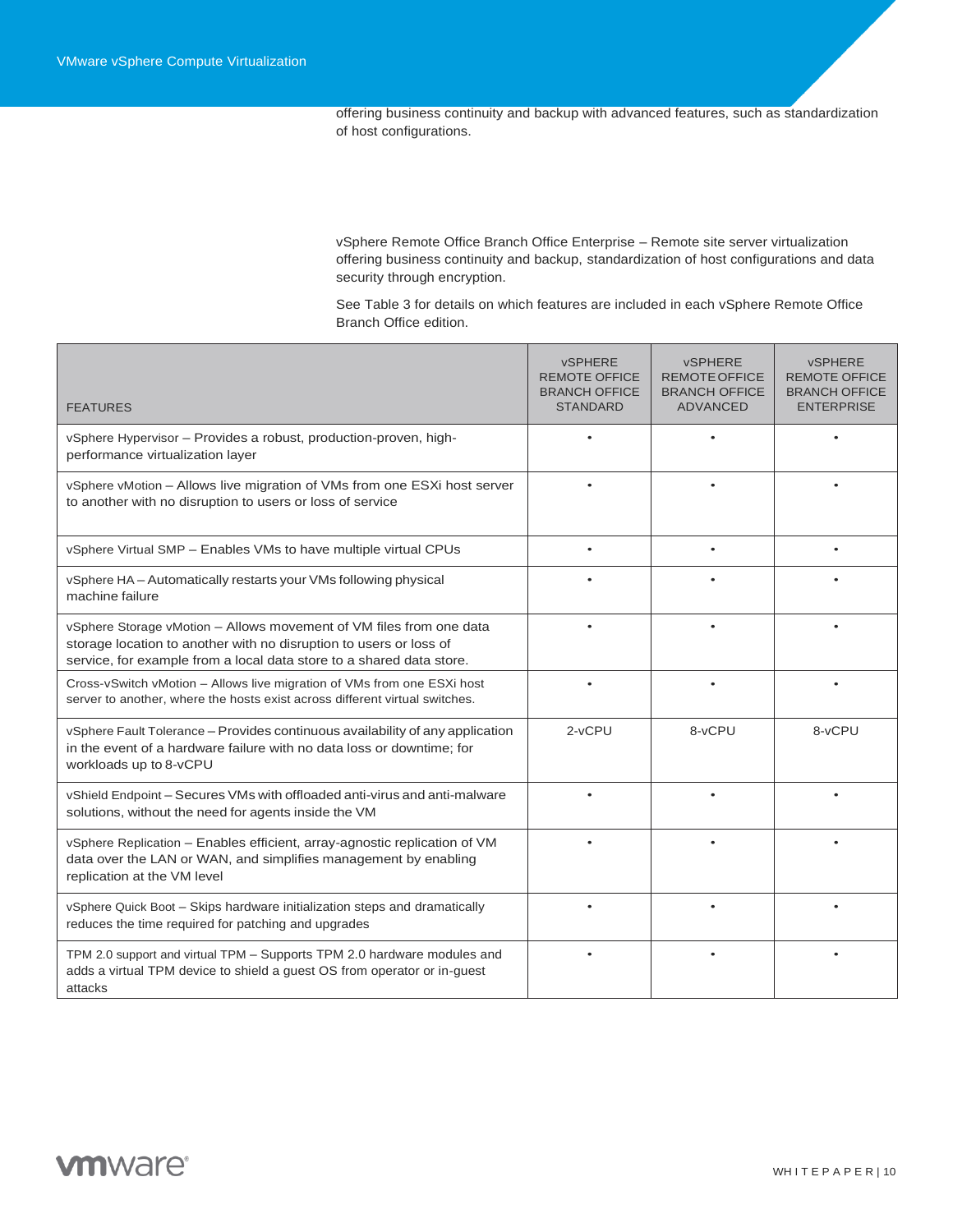| <b>FEATURES</b>                                                                                                                                                                                                                                                                                                      | <b>vSPHERE</b><br><b>REMOTE OFFICE</b><br><b>BRANCH OFFICE</b><br><b>STANDARD</b> | <b>vSPHERE</b><br>REMOTE OFFICE<br><b>BRANCH OFFICE</b><br><b>ADVANCED</b> | <b>vSPHERE</b><br><b>REMOTE OFFICE</b><br><b>BRANCH OFFICE</b><br><b>ENTERPRISE</b> |
|----------------------------------------------------------------------------------------------------------------------------------------------------------------------------------------------------------------------------------------------------------------------------------------------------------------------|-----------------------------------------------------------------------------------|----------------------------------------------------------------------------|-------------------------------------------------------------------------------------|
| vCenter High Availability - Provides native vCenter Server availability                                                                                                                                                                                                                                              | vCenter Server<br>Standard                                                        | vCenter Server<br>Standard                                                 | vCenter Server<br>Standard                                                          |
| vCenter Backup and Restore - Provides native vCenter Server backup<br>and restore                                                                                                                                                                                                                                    | vCenter Server<br>Standard                                                        | vCenter Server<br>Standard                                                 | vCenter Server<br>Standard                                                          |
| vCenter Server Appliance Migration - Provides single-step migration<br>and upgrade of existing Windows vCenter deployments to vCenter<br>Server Appliance                                                                                                                                                            | vCenter Server<br>Standard                                                        | vCenter Server<br>Standard                                                 | vCenter Server<br>Standard                                                          |
| FIPS 140-2 compliance and TLS 1.2 support - Provides default enhanced<br>security compliance                                                                                                                                                                                                                         |                                                                                   |                                                                            |                                                                                     |
| Support for Microsoft VBS - Supports Windows 10 and Windows 2016<br>security features, such as Credential Guard, on vSphere                                                                                                                                                                                          |                                                                                   |                                                                            |                                                                                     |
| Identity federation with ADFS - Provides secure access and<br>account management                                                                                                                                                                                                                                     |                                                                                   |                                                                            |                                                                                     |
| Content Library - Provides simple and effective centralized management for<br>VM templates, virtual appliances, ISO images and scripts                                                                                                                                                                               |                                                                                   |                                                                            |                                                                                     |
| APIs for storage awareness                                                                                                                                                                                                                                                                                           |                                                                                   |                                                                            |                                                                                     |
| vSphere Virtual Volumes - Virtualizes external storage (SAN and NAS) and<br>provides VM-aware, policy-based storage management through vCenter                                                                                                                                                                       |                                                                                   |                                                                            |                                                                                     |
| Storage policy-based management - Allows common management across<br>storage tiers and dynamic storage class-of-service automation via a policy-<br>driven control plane                                                                                                                                             |                                                                                   |                                                                            |                                                                                     |
| Next-generation infrastructure image management - Manages<br>infrastructure images to patch, update or upgrade ESXi clusters using<br>a desired state model                                                                                                                                                          |                                                                                   |                                                                            |                                                                                     |
| Host Profiles and vSphere Auto Deploy - Captures host-level configuration<br>settings and saves them as a template to configure other vSphere hosts;<br>monitors hosts for configuration changes and automatically alerts vSphere<br>administrators if a host falls out of compliance                                |                                                                                   |                                                                            |                                                                                     |
| vSphere Distributed Switch - Centralizes provisioning, administration and<br>monitoring by using cluster-level network aggregation                                                                                                                                                                                   |                                                                                   |                                                                            |                                                                                     |
| Limited DRS (maintenance mode only)                                                                                                                                                                                                                                                                                  |                                                                                   |                                                                            | $\bullet$                                                                           |
| VM encryption - Provides data-at-rest encryption for VM data and disks                                                                                                                                                                                                                                               |                                                                                   |                                                                            | ٠                                                                                   |
| vSphere Native Key Provider - A mechanism fully within vSphere to enable<br>data-at-rest protections like vSAN Encryption, VM Encryption, and vTPM out of<br>the box, making it a lot easier for customers to take advantage of these security<br>features and improve overall security posture for VM environments. |                                                                                   |                                                                            |                                                                                     |

TABLE 3. vSphere 7 Remote Office Branch Office editions

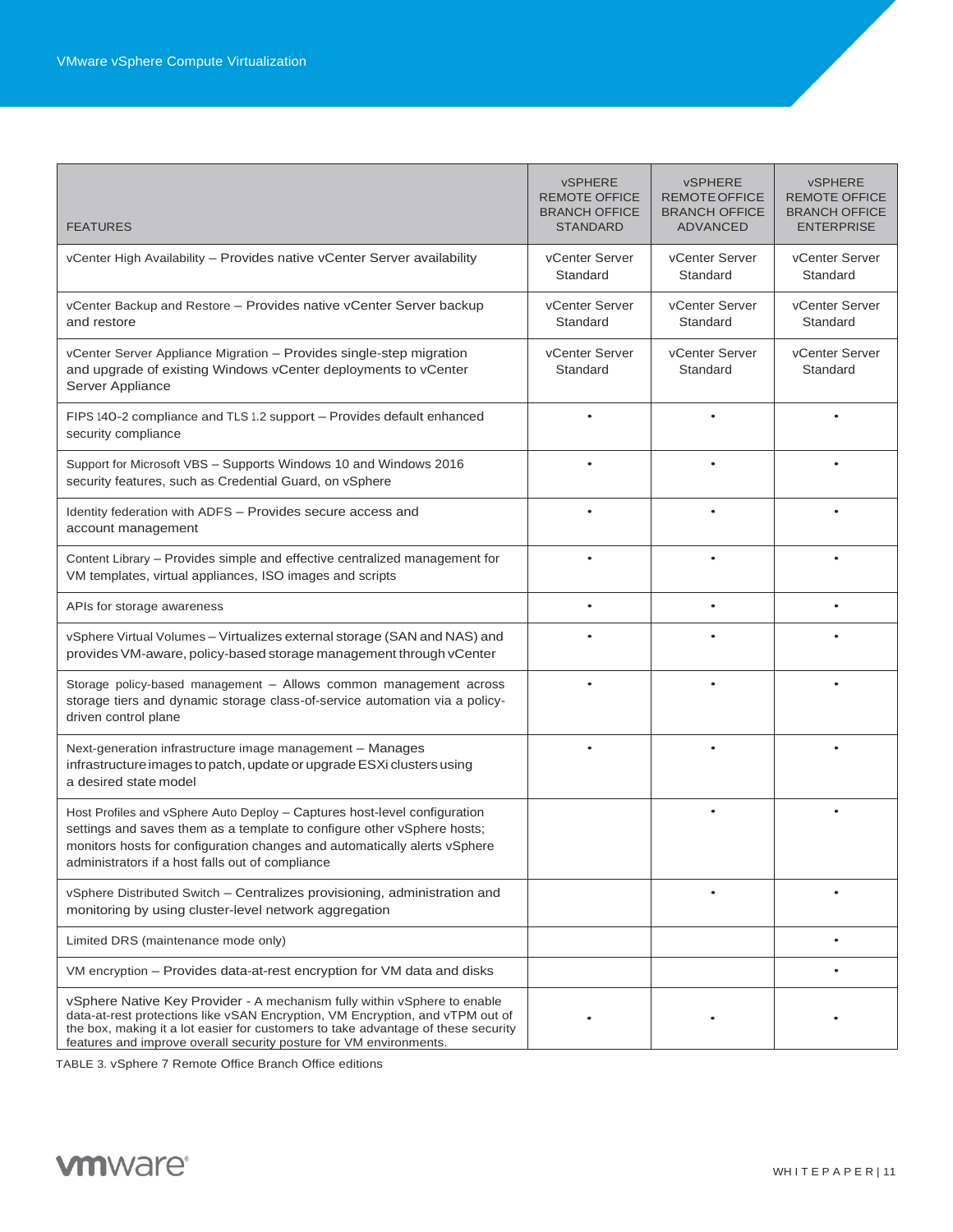VMware vSphere Scale-Out

VMware vSphere Scale-Out™ is a solution that packages all the core vSphere features required for big data and high-performance computing (HPC) workloads at an attractive price point.

vSphere Scale-Out is licensed specially for big data and HPC workloads and sold in packs of eight CPUs.

See Table 4 for details on which features are included in vSphere Scale-Out.

<span id="page-11-0"></span>

| <b>FEATURES</b>                                                                                                                                                                                                | <b>vSPHERE</b><br><b>SCALE-OUT</b> |
|----------------------------------------------------------------------------------------------------------------------------------------------------------------------------------------------------------------|------------------------------------|
| vSphere Hypervisor - Provides a robust, production-proven, high-performance virtualization layer                                                                                                               |                                    |
| vSphere vMotion – Allows live migration of VMs from one ESXi host server to another with no disruption to users or<br>loss of service                                                                          |                                    |
| vSphere Storage vMotion - Allows movement of VM files from one data storage location to another with no disruption to<br>users or loss of service, for example from a local data store to a shared data store. |                                    |
| Cross-vSwitch vMotion – Allows live migration of VMs from one ESXi host server to another, where the hosts exist across<br>different virtual switches.                                                         |                                    |
| vShield Endpoint – Secures VMs with offloaded anti-virus and anti-malware solutions, without the need for agents inside<br>the VM                                                                              |                                    |
| vSphere Quick Boot - Reduces time required for patching and upgrading                                                                                                                                          |                                    |
| vCenter High Availability – Provides native vCenter Server availability                                                                                                                                        | vCenter Server<br>Standard         |
| vCenter Backup and Restore – Provides native vCenter backup and restore                                                                                                                                        | vCenter Server<br>Standard         |
| vCenter Server Appliance Migration – Provides single-step migration and upgrade of existing vCenter Server<br>deployments to vCenter Server Appliance                                                          | vCenter Server<br>Standard         |
| FIPS 140-2 compliance and TLS 1.2 support - Provides default enhanced security compliance                                                                                                                      |                                    |
| Support for Microsoft VBS – Supports Windows 10 and Windows 2016 security features, such as Credential Guard, on<br>vSphere                                                                                    |                                    |
| Identity federation with ADFS - Provides secure access and account management                                                                                                                                  |                                    |
| Content Library – Provides simple and effective centralized management for VM templates, virtual appliances, ISO<br>images and scripts                                                                         |                                    |
| APIs for storage awareness                                                                                                                                                                                     |                                    |
| Storage APIs for array integration and multipathing – Improves performance and scalability by leveraging efficient array-<br>based operations                                                                  |                                    |
| vSphere Distributed Switch – Centralizes provisioning, administration and monitoring by using cluster-level network<br>aggregation                                                                             |                                    |
| Host Profiles and vSphere Auto Deploy – Helps IT administrators simplify host deployment and compliance, so hosts can<br>be deployed on the fly                                                                |                                    |
| vSphere Virtual Volumes – Virtualizes external storage (SAN and NAS) and provides VM-aware, policy-based storage<br>management through vCenter                                                                 |                                    |

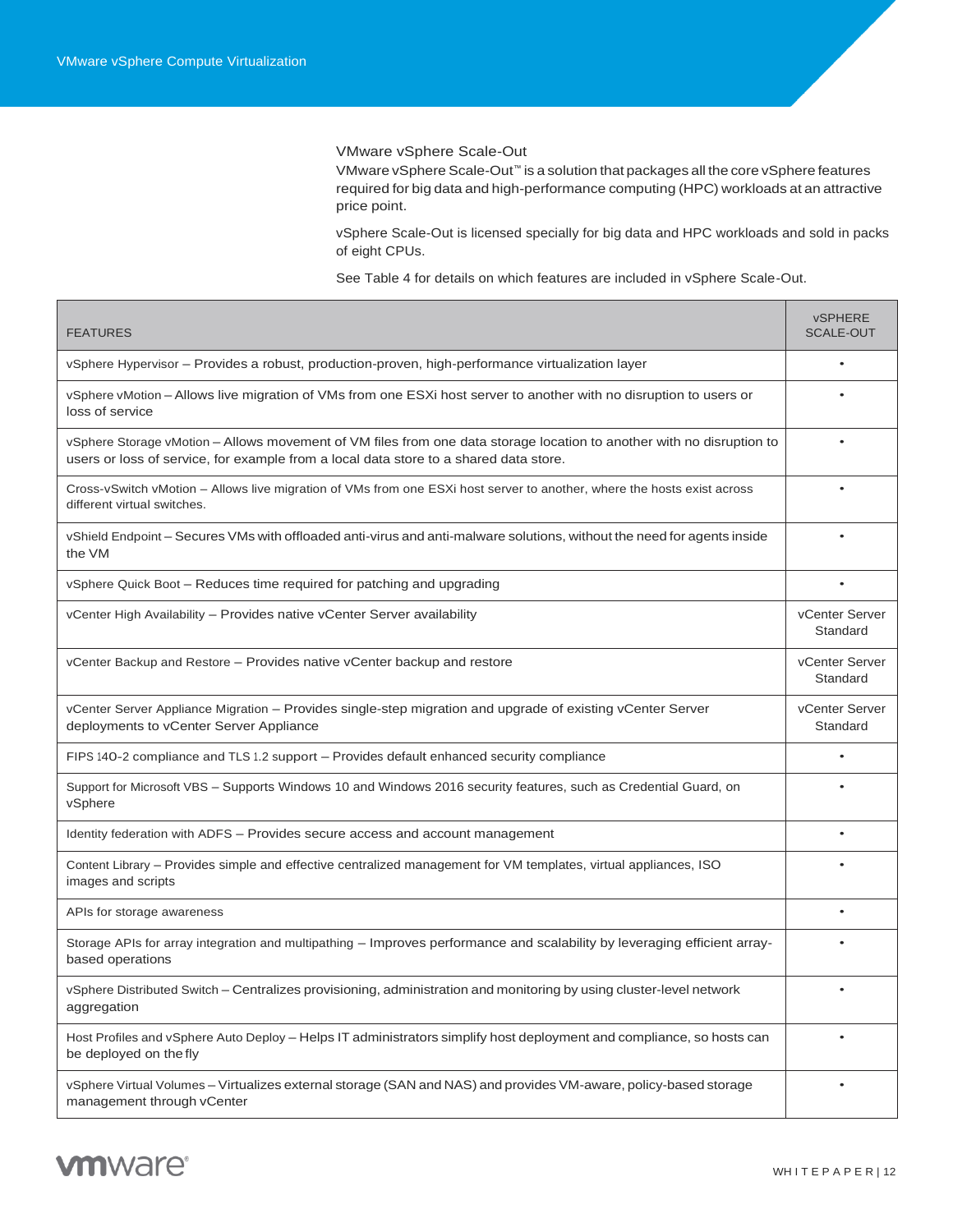| <b>FEATURES</b>                                                                                                                                                                                                                                                                                                   | <b>vSPHERE</b><br>SCALE-OUT |
|-------------------------------------------------------------------------------------------------------------------------------------------------------------------------------------------------------------------------------------------------------------------------------------------------------------------|-----------------------------|
| Storage policy-based management - Allows common management across storage tiers and dynamic storage class-of-<br>service automation via a policy-driven control plane                                                                                                                                             |                             |
| vSphere Network I/O Control and vSphere Storage I/O Control) – Prioritizes access by monitoring I/O load and<br>dynamically allocating available I/O resources to VMs according to business needs                                                                                                                 |                             |
| SR-IOV support – Allows users to offload I/O processing and reduce network latency                                                                                                                                                                                                                                |                             |
| Next-generation infrastructure image management – Manages infrastructure images to patch, update or upgrade ESXi<br>clusters using a desired state model                                                                                                                                                          |                             |
| vSphere Native Key Provider - A mechanism fully within vSphere to enable data-at-rest protections like vSAN Encryption,<br>VM Encryption, and vTPM out of the box, making it a lot easier for customers to take advantage of these security features and<br>improve overall security posture for VM environments. |                             |

<span id="page-12-0"></span>TABLE 4. vSphere 7 Scale-Out

### VMware Tanzu Basic

Tanzu Basic enables VI admins to deliver self-service access to Kubernetes infrastructure for developers. With vSphere 7.0 or later, VI admins can extend today's trusted vSphere platform to the future by co-locating Kubernetes, containers and VMs as first-class citizens into vSphere.

As part of vSphere 7.0 U1 release, Tanzu Basic can be purchased as an add-on to vSphere Enterprise Plus or as a bundle with vSphere Enterprise Plus. Tanzu Basic is sold as a subscription (1-year or 3-year) on a per-CPU basis with upfront payment.

With the rebranding to Tanzu Basic (formerly known as vSphere add-on for Kubernetes), the licensing has been simplified - a purchase of Tanzu Basic will fulfill a single Tanzu Basic license key.

Due to this licensing change, customers who purchased vSphere add-on for Kubernetes and want to upgrade their vSphere 7.0 deployment to vSphere 7.0 U1 can upgrade their vSphere add-on for Kubernetes license keys to Tanzu Basic license keys through an upgrade process detailed in the [KB article.](https://kb.vmware.com/s/article/80868)

There is no impact to customers purchasing Tanzu Basic after vSphere 7.0 U1 or customers who purchased vSphere add-on for Kubernetes but do not plan to upgrade their vSphere 7.0 deployment to vSphere 7 U1.

| TANZU BASIC FEATURES           | <b>DESCRIPTION</b>                                                                                                                                                                     |
|--------------------------------|----------------------------------------------------------------------------------------------------------------------------------------------------------------------------------------|
| Application-focused Management | Enables VI admins to leverage vSphere namespace to organize multiple objects into a<br>logical group and then apply policies to the entire group                                       |
| Tanzu Kubernetes Grid Service  | Allows developers to manage consistent, compliant and conformant Kubernetes clusters.                                                                                                  |
| vSphere Pod service            | Allows developers to run containers without managing VMs or Kubernetes clusters. Note: NSX<br>Data Center Advanced is needed as a technical requirement to enable vSphere Pod service. |
| Storage service                | Allows developers to manage persistent disks for use with containers, Kubernetes and VMs                                                                                               |
| Network service                | Allows developers to manage virtual routers, load balancers and firewall rules                                                                                                         |
| Registry service               | Allows developers to store, manage and secure Docker and OCI images. Note: NSX Data<br>Center Advanced is needed as a technical requirement to enable vSphere Pod service.             |

See Table 5 for details on which features are included in Tanzu Basic.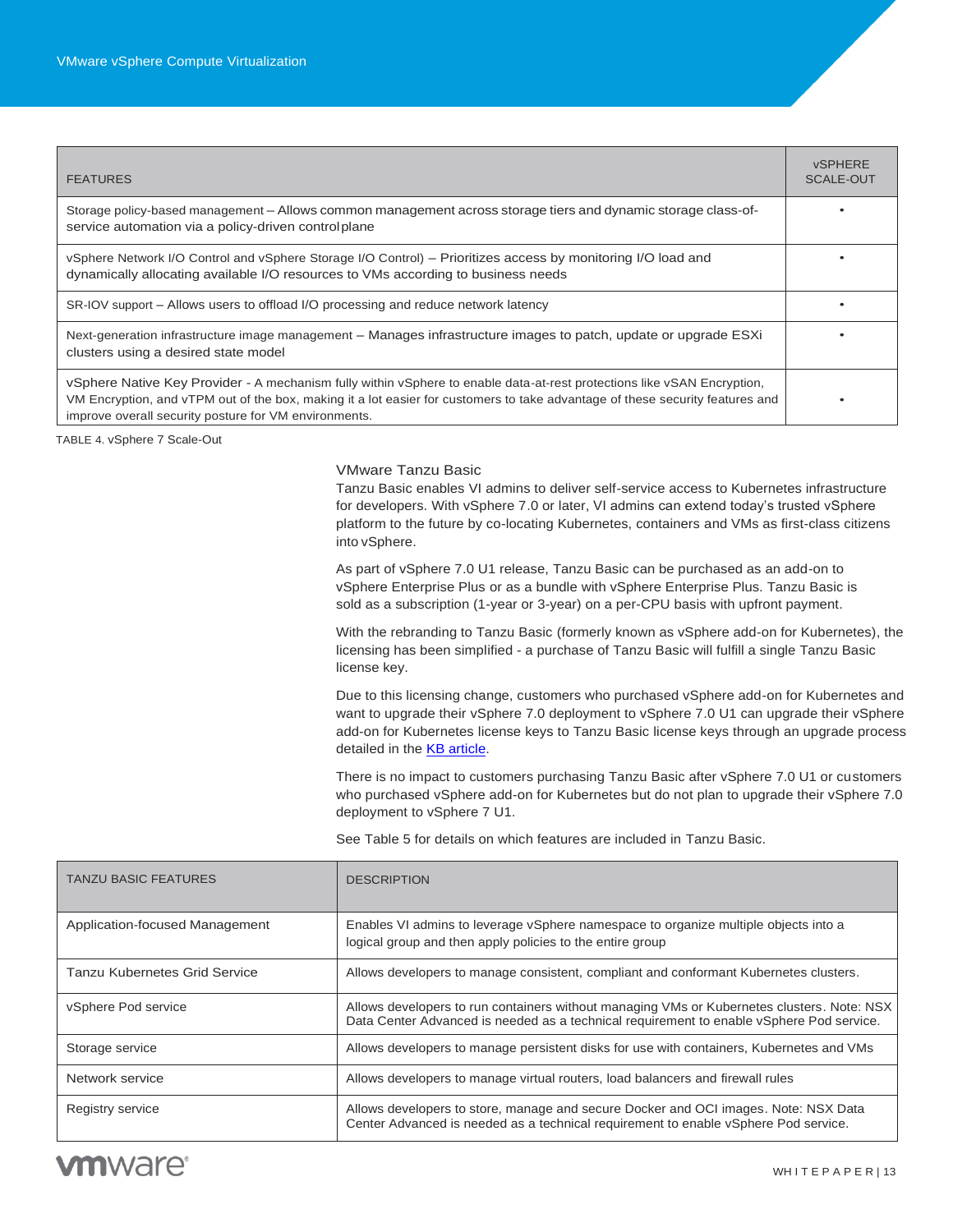| <b>TANZU BASIC FEATURES</b>                    | <b>DESCRIPTION</b>                                                                     |
|------------------------------------------------|----------------------------------------------------------------------------------------|
| NSX Advanced Load Balancer (ALB)<br>Essentials | Provides basic network load balancing without the need of a third-party load balancer. |

<span id="page-13-0"></span>TABLE 5. Tanzu Basic

VMware vSphere Bitfusion

vSphere Bitfusion allows for the sharing of GPUs in a similar fashion to the way vSphere allowed the sharing of CPUs many years ago.

vSphere Bitfusion is an add-on to vSphere Enterprise Plus, licensed per-CPU as perpetual license

Up to two-GPUs can be licenses per each vSphere Bitfusion per-CPU license.

vCenter Server editions

vCenter Server provides unified management for vSphere environments and is a required component of a complete vSphere deployment. One instance of vCenter Server is required to centrally manage VMs and their hosts, and to enable all vSphere features.

vCenter Server is available in the following packages:

- vCenter Server for Essentials Integrated management for vSphere Essentials Kits.
- vCenter Server Foundation Powerful management tool for smaller environments looking to rapidly provision, monitor and controlVMs.
- vCenter Server Standard Highly scalable management with rapid provisioning, monitoring, orchestration and control of all VMs in a vSphere environment. vCenter Server High Availability does not require a separate vCenter Server Standard license for the passive or witness node.

|                             | <b>VCENTER SERVER FOR ESSENTIALS</b>                     | <b>VCENTER SERVER FOUNDATION</b>                                         | <b>VCENTER SERVER STANDARD</b>                                |
|-----------------------------|----------------------------------------------------------|--------------------------------------------------------------------------|---------------------------------------------------------------|
| Number of hosts             | Up to $3$                                                | Up to $4$                                                                | Unlimited                                                     |
| vSphere licenses<br>managed | vSphere Essentials and vSphere<br><b>Essentials Plus</b> | vSphere Standard, vSphere<br>Enterprise Plus and VMware<br>vCloud Suite® | vSphere Standard, vSphere<br>Enterprise Plus and vCloud Suite |

<span id="page-13-1"></span>TABLE 6. vCenter Server editions.

VMware vSphere Platinum end of availability

As part of the vSphere 7 version update, VMware is announcing the end of availability of vSphere Platinum as well as all vCloud Suite Platinum and VMware Cloud Foundation Platinum offerings. Existing customers will be entitled to the components of these offerings after the end of availability of vSphere Platinum.

Existing customers will be able to expand their deployments by acquiring a combination of VMware offerings.

Visit *Link (https://kb.vmware.com/s/article/77536)* for end of availability dates, fulfilment path, entitlement plan, instructions on how to expand existing deployments and more information.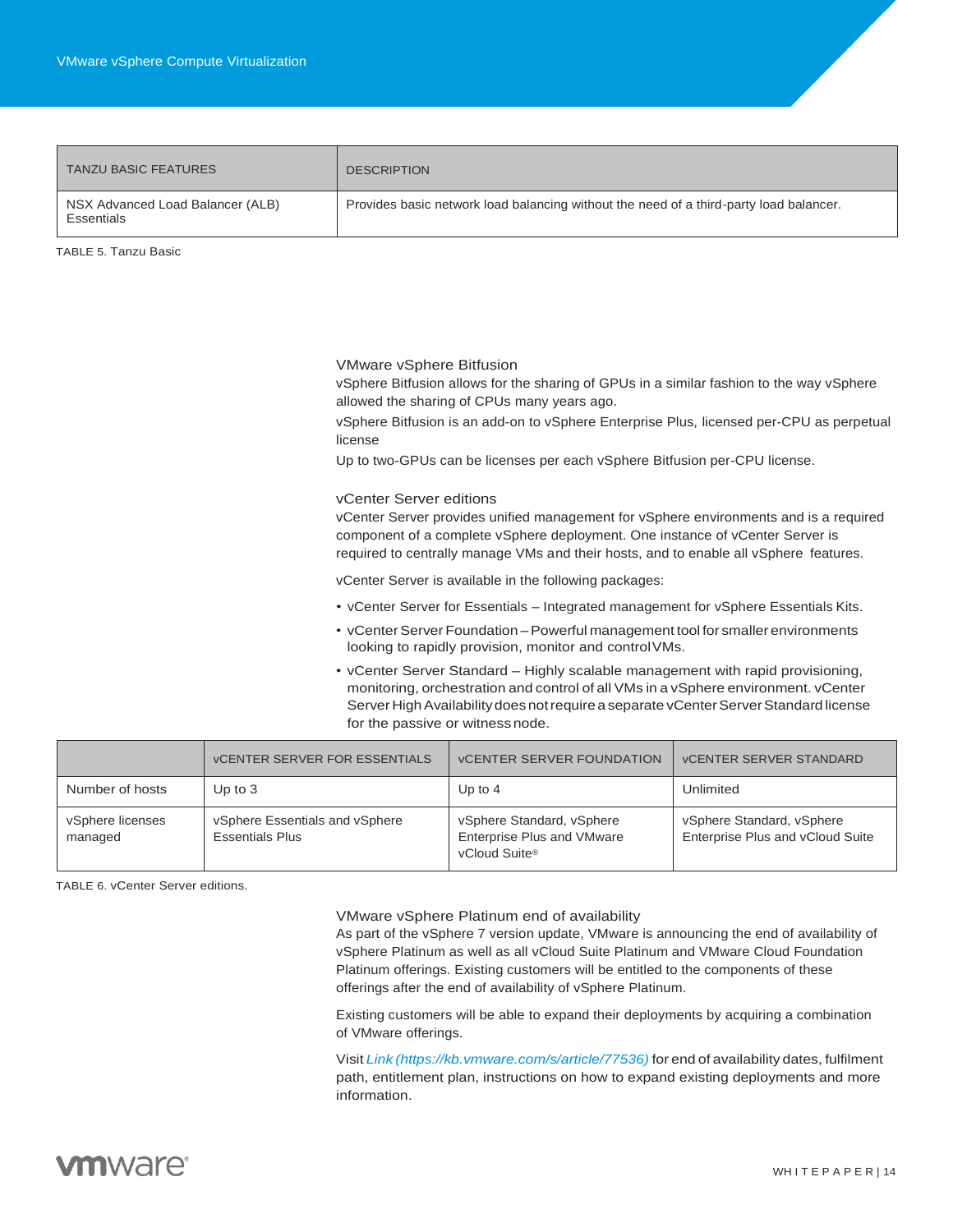### Version upgrade entitlements for existing customers

vSphere customers with an active SnS contract are entitled to a version upgrade to vSphere 7 at no extra charge. All version upgrades to vSphere 7 require acceptance of the new end-user licensing agreement (EULA).

Visit the *vSphere Upgrade Center(https:[//www.vmware.com/products/vsphere/upgrade](http://www.vmware.com/products/vsphere/upgrade-)center.html)* for more information and to determine the appropriate upgrade path for your organization.

Version downgrades for vSphere vSphere can version downgrade.

Reinstatement options for customers with inactive SnS contracts Customers who have an expired SnS contract must pay reinstatement fees to purchase supported upgrades. Reinstatement fees are based on the following criteria:

- The applicable SnS fees for the current contract term
- Fees that would have been paid for the period of time that the customer's SnS contract was not active
- A 20 percent fee on the sum of the fees in the preceding two criteria

### <span id="page-14-0"></span>Paid edition upgrades

Customers may purchase and upgrade to a higher vSphere edition. For example, vSphere Standard customers may upgrade to vSphere Enterprise Plus. When customers upgrade supported licenses to a higher edition, the original license key is deactivated, and a new license key is issued for the upgraded edition. An SnS contract for the edition upgraded to must be purchased at the time of the upgrade purchase. This new SnS contract will be extended by the original SnS contract value remaining on the edition from which the customer upgraded. SnS contracts as short as two months are available for customers with a significant value remaining in their existing contract. This process ensures that only a single license key exists that has a single SnS contract with a single termination date.

Because vSphere Acceleration Kits decompose into individual kit components after purchase, customers upgrade using the same upgrade paths as vSphere customers. There are no Acceleration Kit to Acceleration Kit upgrades.

#### HOW TO BUY

Visit the *vSphere product page (https:/[/www.vmware.com/products/v](http://www.vmware.com/products/v) sphere)* for information on local currency prices for vSphere 7 products.

TopurchasevSphere,usethe*VMware Partner Locator* 

*(https://partnerlocator.vmware.com)*  to find an authorized reseller in your area.

You can also visit the *VMware Store (https://store.vmware.com)* to determine which kit or edition of vSphere is right for your organization.

#### FOR MORE INFORMATION OR TO PURCHASE VMWARE PRODUCTS

Call 877-4-VMWARE (outside of North America, +1-650-427-5000), visit *vmware.com/products* or search online for an authorized reseller. For detailed specifications and systems requirements, refer to the VMware vSphere documentation.